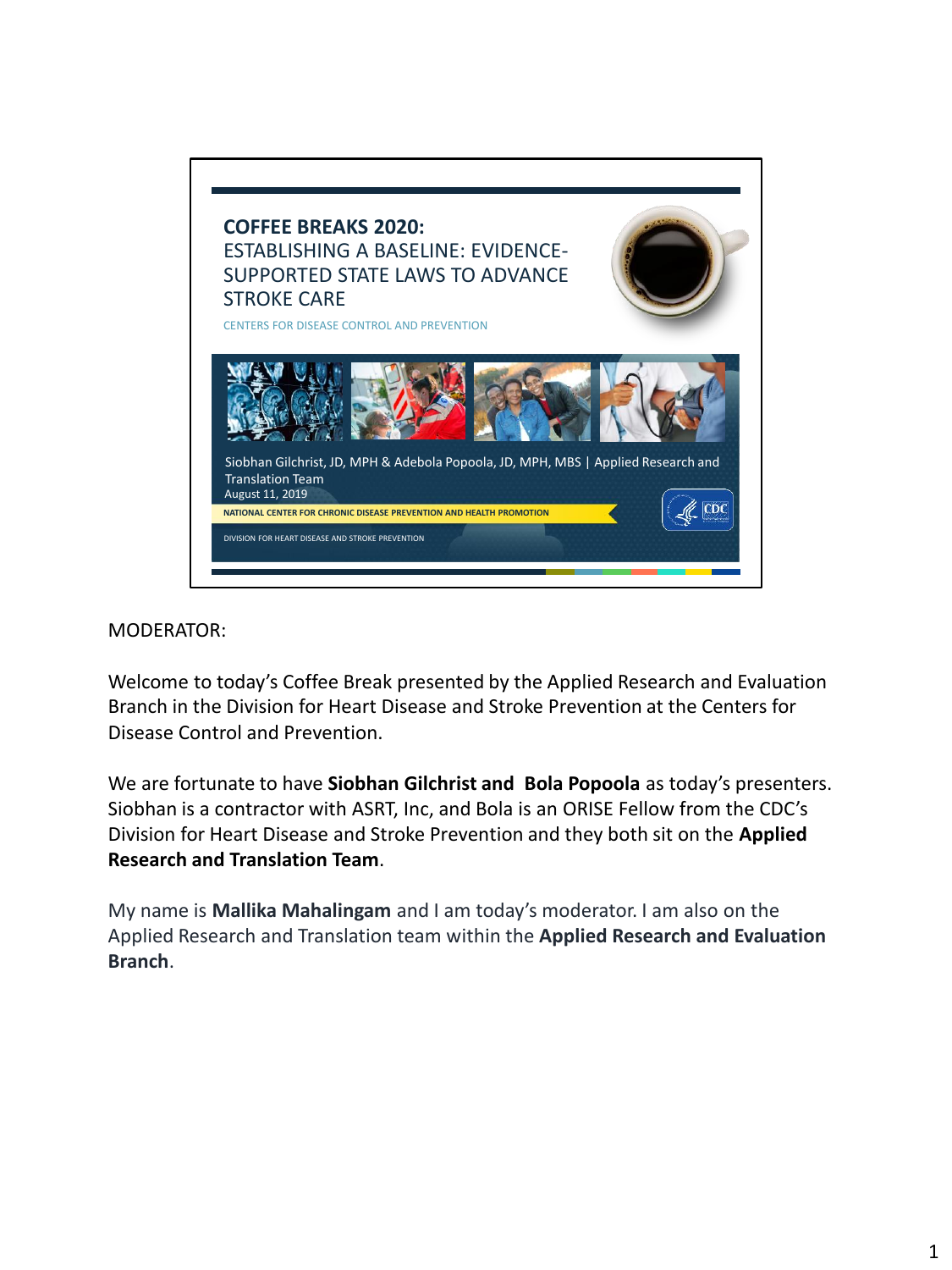

MODERATOR:

Before we begin, we have a few housekeeping items.

Please mute yourselves to improve audio quality.

If you are having issues with audio or seeing the presentation, please message us using the chat box or send us an email at AREBheartinfo@cdc.gov

If you have questions during the presentation, please enter it on the chat box on your screen. We will address your questions at the end of the session.

Since this is a training series on applied research and evaluation, we hope you will complete the poll at the end of the presentation and provide us with your feedback.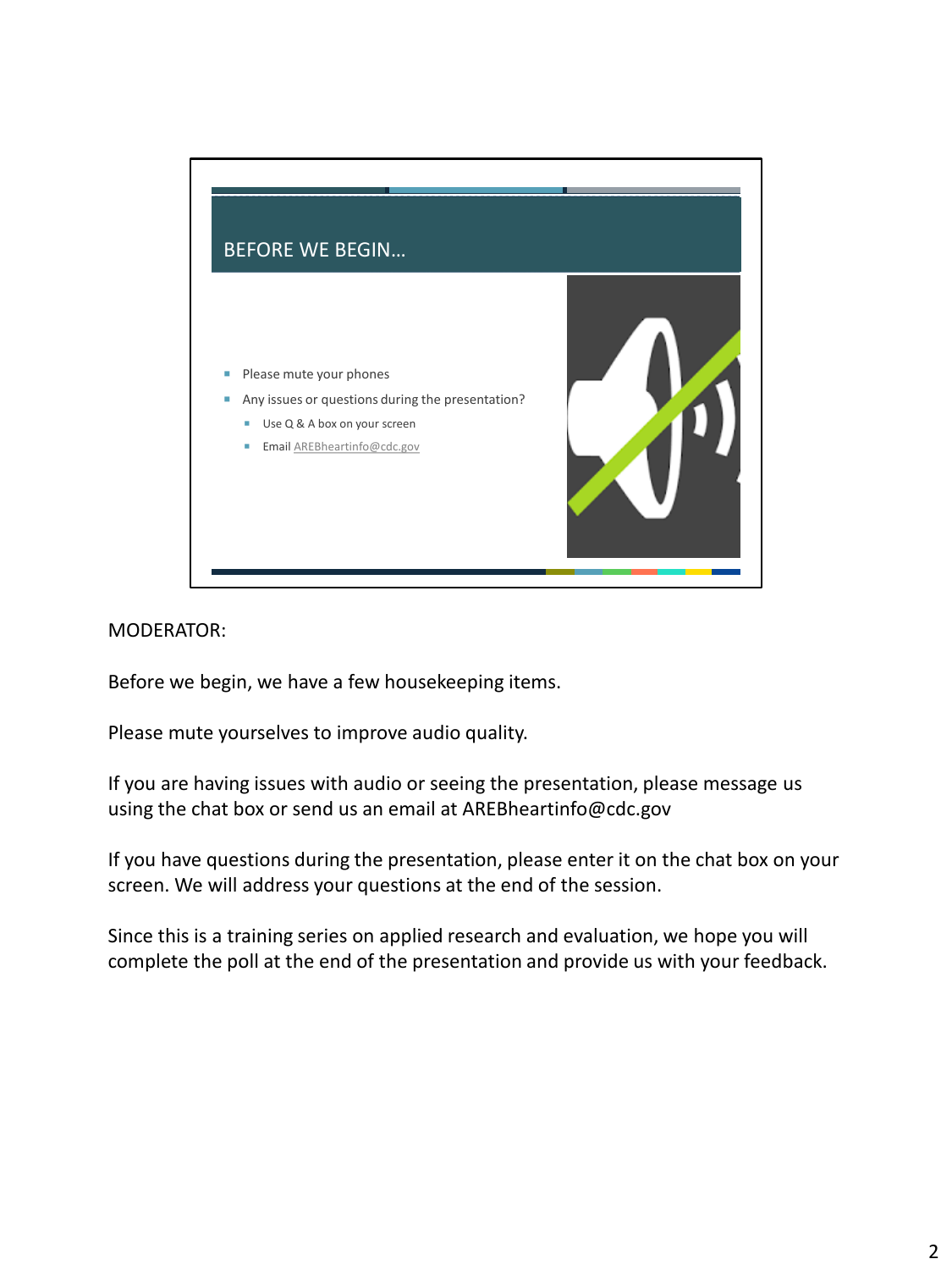

#### MODERATOR:

The information presented here is for training purposes and reflects the views of the presenters. It does not necessarily represent the official position of the Centers for Disease Control and Prevention.

So, without further delay. Let's get started. **Siobhan** the floor is yours.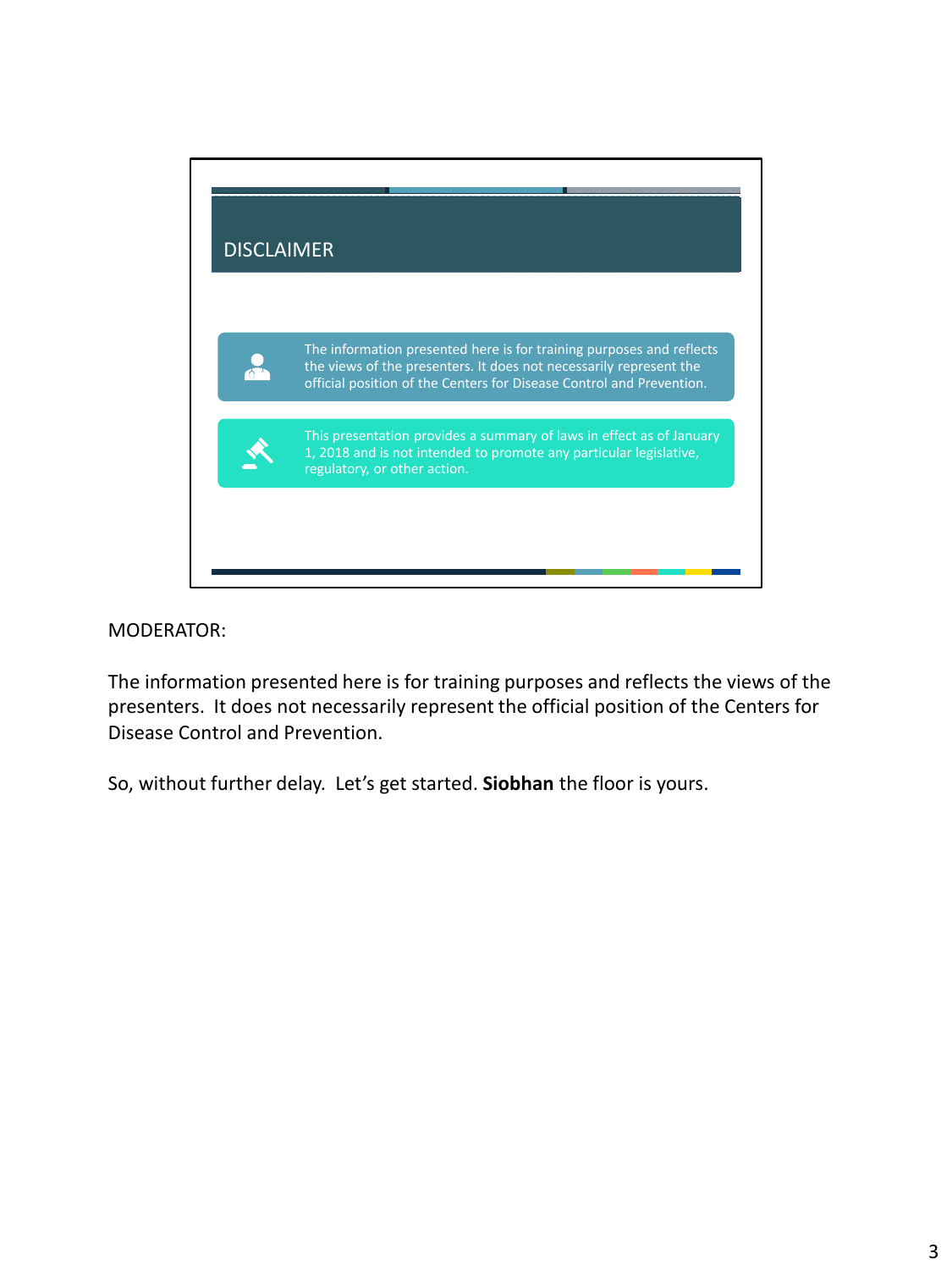

## Thank you, **Mallika**.

The article we are discussing today is freely available in the Journal of Public Health Management and Practice March/April 2020 Supplement: Advancing Legal Epidemiology (Volume 26 – 2)which is commissioned by DHDSP. I would like to acknowledge our co-authors listed to the left.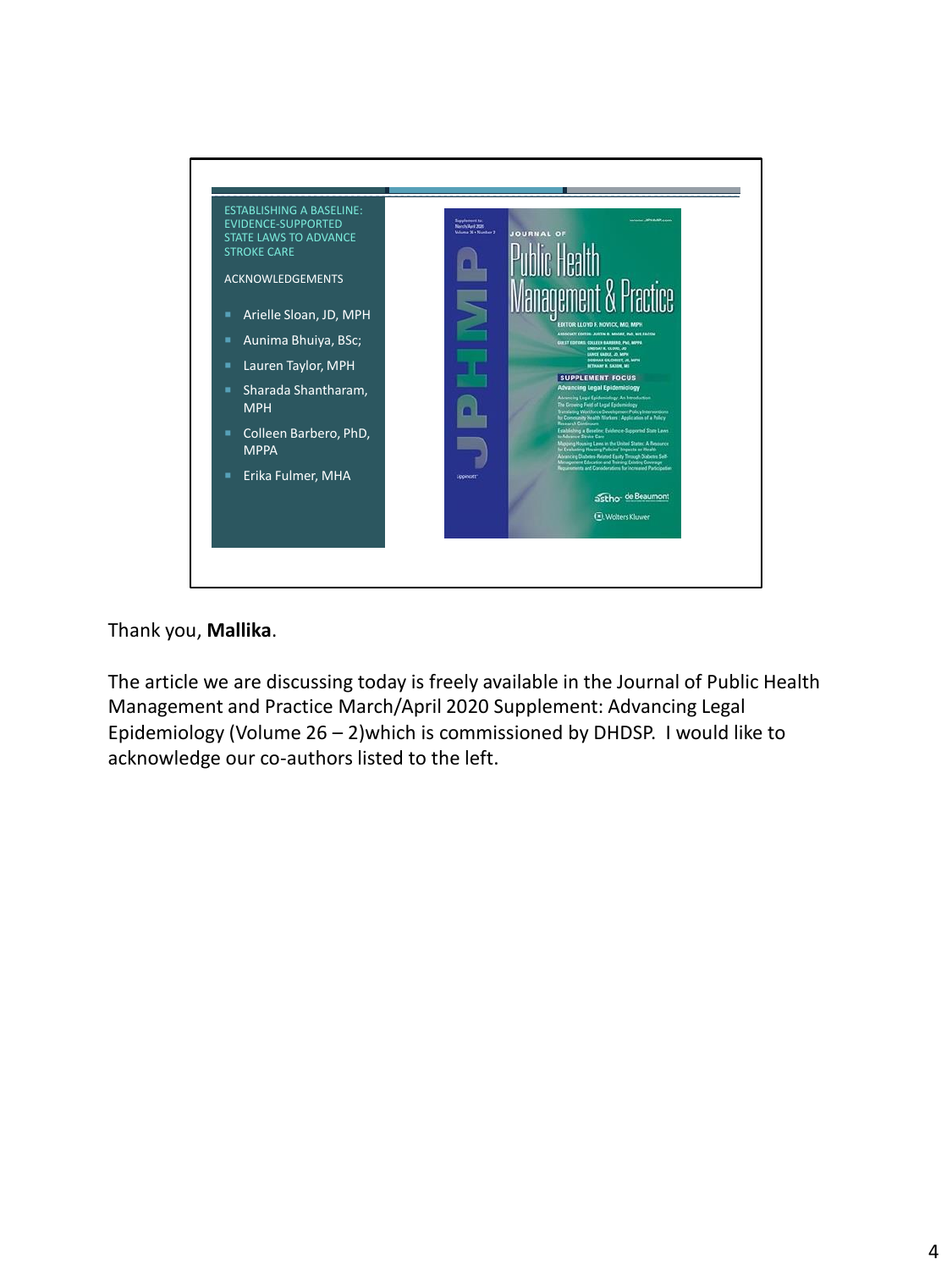

Because our article was published in our Advancing Legal Epidemiology journal supplement, we'll start with a brief description of legal epidemiology followed by an overview of what is a stroke system of care. Then we'll situate this work within our policy research continuum. Next, we'll explain our study methods, some of the key findings and takeaways, and what our team is working on now to advance this work.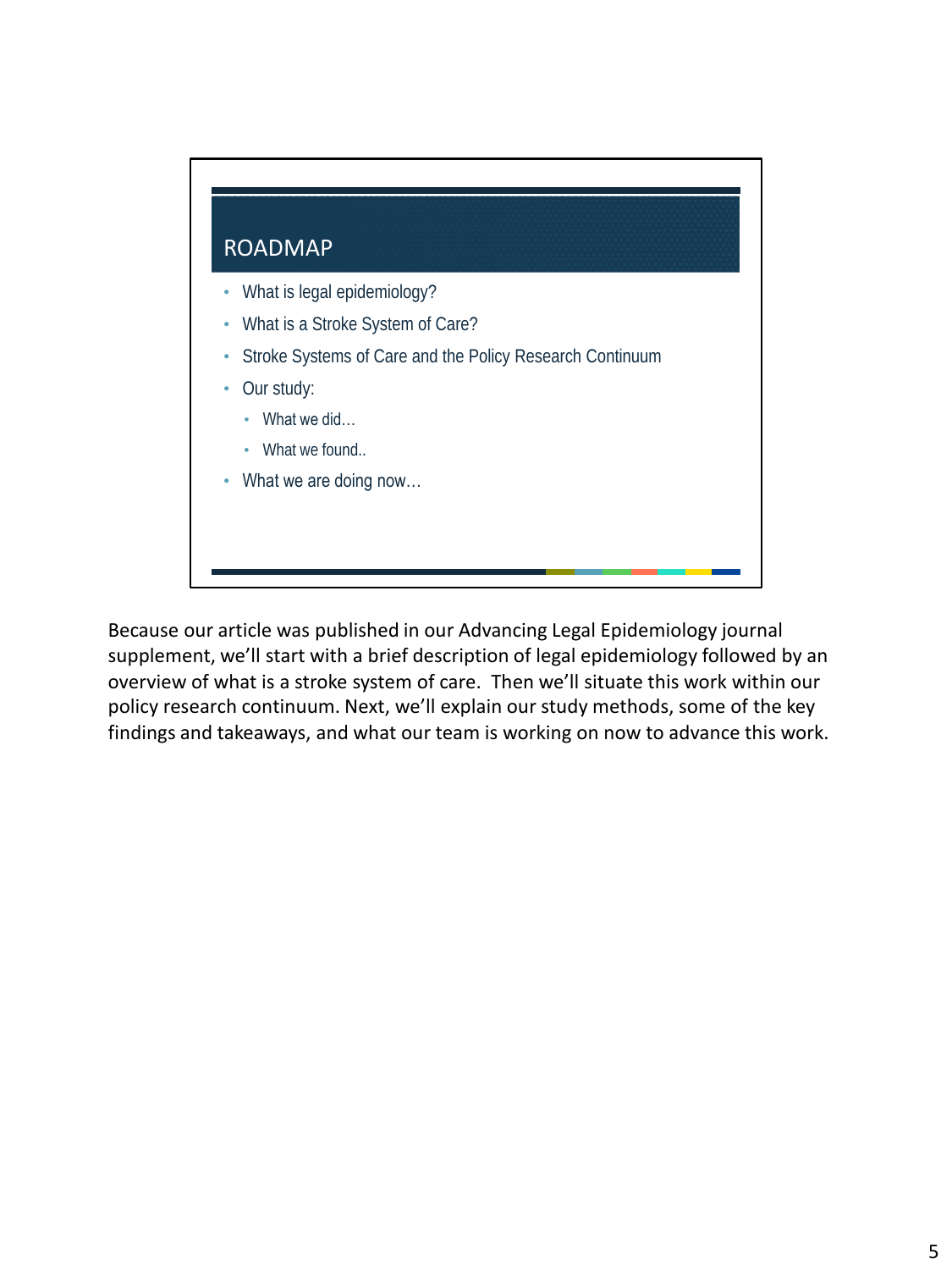

Legal Epidemiology is defined as the scientific study and deployment of law as a factor in the cause, distribution, and prevention of disease and injury in a population. It has become a guiding principle of our policy research work within DHDSP. Because laws essentially apply to all persons within a jurisdiction, law can be seen as a tool for improving population health. However we need to systematically collect and analyze law using quantitative policy surveillance methods if we are to evaluate its impact. To date, few studies have examined the relationship between state law and prehospital and in-hospital stroke care. The study we are describing today is a policy surveillance study that we are using to guide other studies to understand how state stroke systems of care laws are affecting stroke outcomes.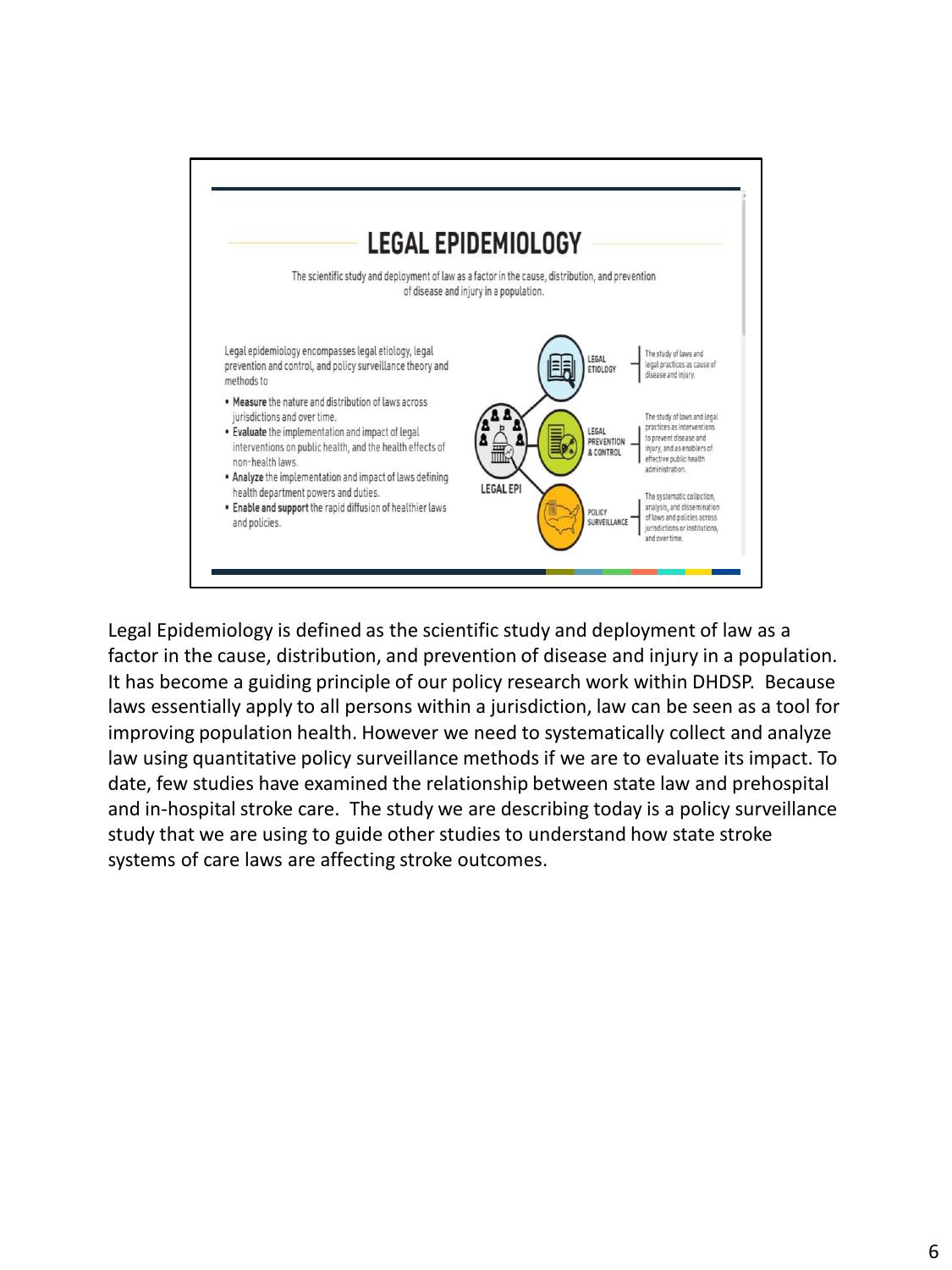

The burden of stroke continues to remain at about 800,000 strokes annually in the United States, and it is increasingly affecting working age-adults. Since the early 2000s, the American Stroke Association and the Brain Attack Coalition have promoted policies that include tiers of specialty care hospitals, called stroke centers, into a continuum of care with the goal of improving stroke outcomes by reducing the time it takes to access the most appropriate level of care. The continuum integrates prehospital, in-hospital, and post-hospital care. Prehospital care involves primary prevention and community education on the signs and symptoms of stroke. Prehospital care also involves dispatching emergency medical services (EMS) providers to assess, triage and transport or transfer a suspected stroke patient to a certified stroke center with the appropriate level of care in a timely manner.

As of 2018 there are four levels at which hospitals can become certified by national accrediting organizations (such as the Joint Commission) or state agencies to provide advanced levels of stroke care. Primary Stroke Centers (PSC) are staffed and equipped to diagnose, treat, and initiate rehabilitation for most stroke patients. Comprehensive Stroke Centers (CSC)s have a greater capacity to treat more complex strokes. Acute Stroke Ready Hospitals (ASRH) are typically located in rural areas and are capable of diagnosing stroke and initiating treatment using telemedicine. Hospitals can now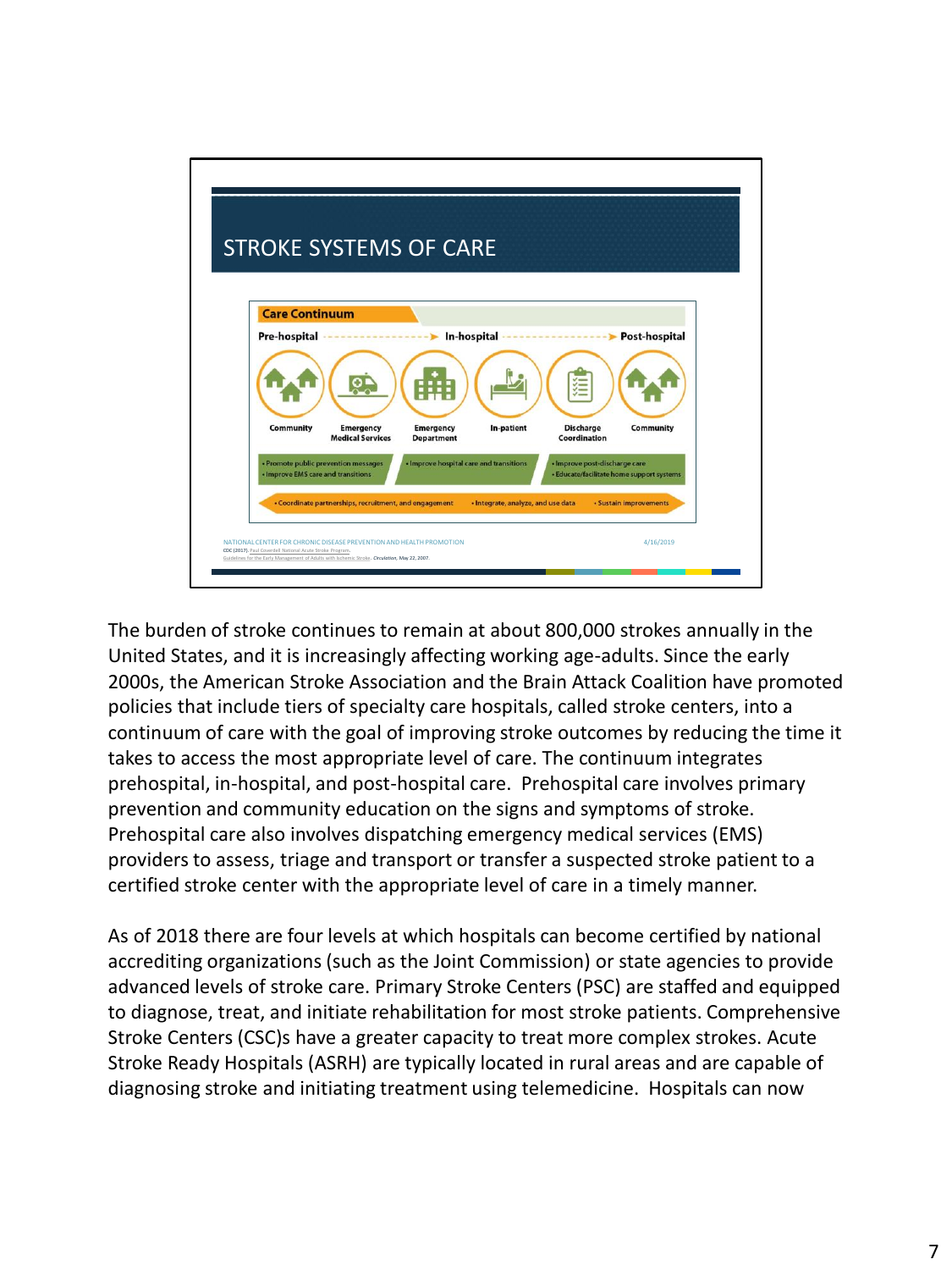attain Thrombectomy Capable Stroke Center certification to address severe strokes without having to meet the higher-level CSC certification.

Post-hospital care provides secondary prevention and rehabilitation services to improve functional impairment and lessen the chance of a stroke patient becoming disabled or readmitted.

To ensure timely access to treatment, coordination between the EMS system and stroke centers is critical. Public health agencies, local and state governments can play an important role, by adopting laws that facilitate care coordination, or through less formal means, such as guidance and resource allocation. They can convene task forces; develop patient care plans such as pre-notifying a hospital when a stroke patient is enroute; and standardized protocols for ground and air ambulances to transport a stroke patient directly to a certified stroke center even if a non-stroke hospital is closer. Continuous quality improvement monitoring through EMS and stroke center data collection and sharing is integral to optimizing all aspects of the system of care.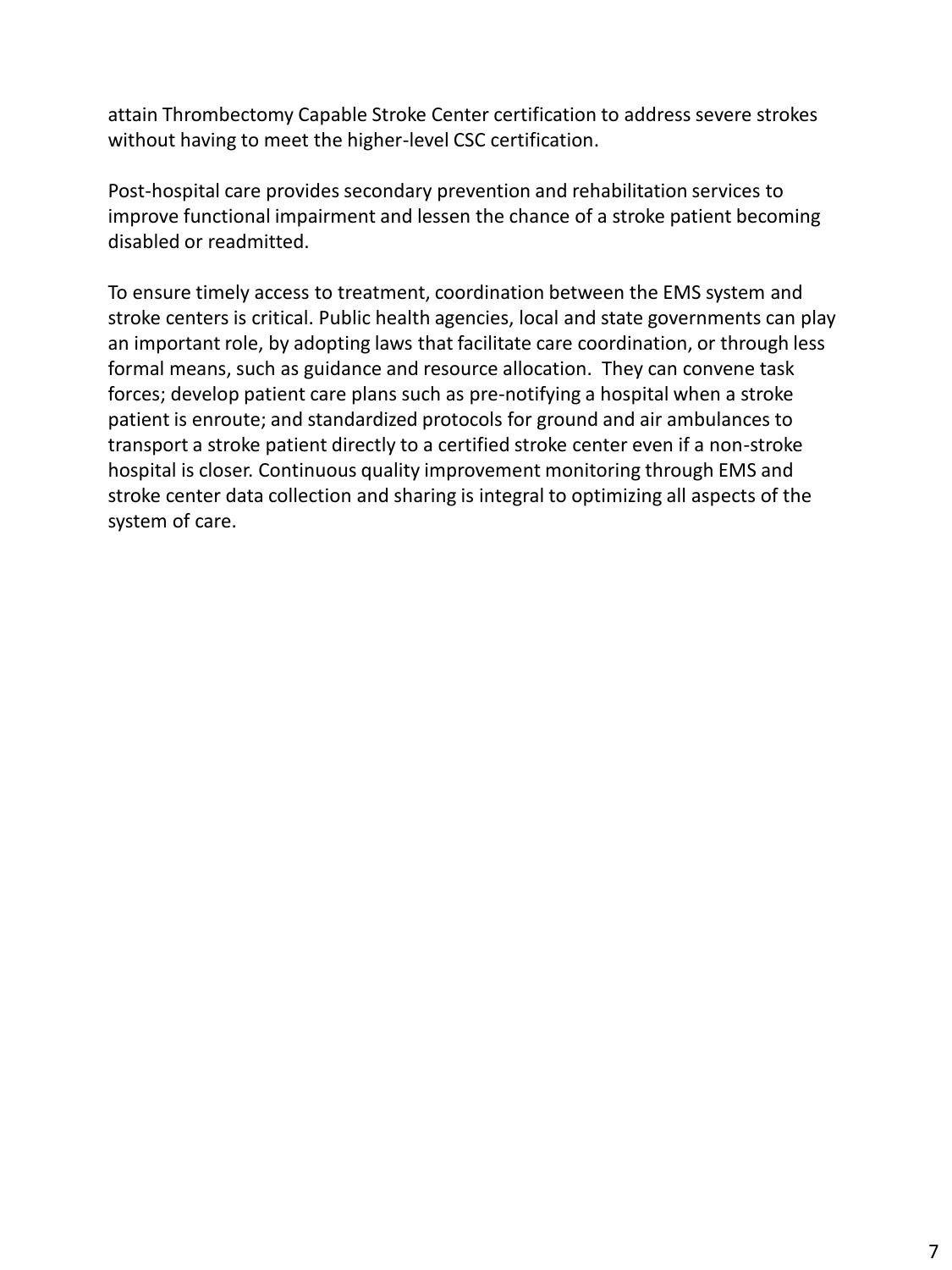

Our stroke policy surveillance builds on the foundation of work we have presented previously. Many of you will have seen our policy research continuum schematic before – shown here on the left and described in our 2017 Coffee Break. We use it to identify and guide our analysis of policy interventions likely to improve cardiovascular health. Our Coffee Breaks in February 2019 Enhancing Stroke Systems Of Care Through Evidence-informed State Policy Interventions and in the October 2017 Right Place, Right Time: Evidence-based Policy interventions to Improve Pre-hospital Stroke Care presented the stroke policy early evidence assessment results. If you are a Coverdell Grantee, you may have listened to our webinars last December and in May 2019. Today we will focus on the policy surveillance step of the continuum.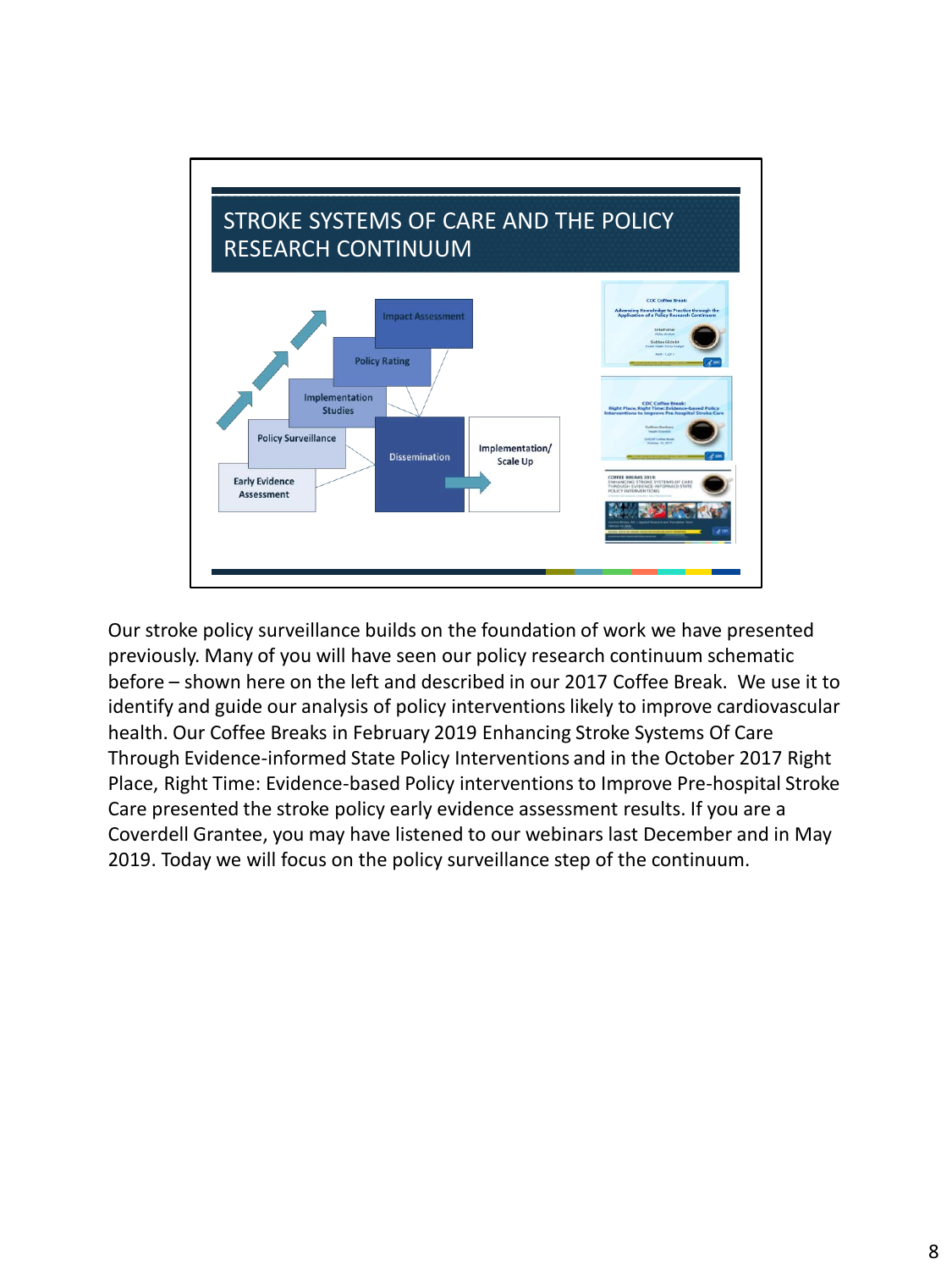

The two early evidence assessments I just mentioned examined the evidence bases for16 policy interventions that have also been adopted in law by at least one state. Seven of the policy interventions studied focused on the pre-hospital aspect of the continuum and 8 focused on the in-hospital aspect of the continuum, while one policy intervention was related to post-hospital care. The evidence bases for four prehospital and four inhospital policy interventions met our criteria for Best – meaning state laws that address the policy interventions with best evidence are expected to have the greatest potential for a positive health and an associated economic impact. There are also 4 promising evidence and 4 emerging evidence policy interventions.

Best evidence prehospital policy interventions include: use of EMS protocols to transport a stroke patient to the most appropriate stroke facility by ground or air ambulance; pre-notification of the receiving facility that a stroke patient is enroute; and inter-facility transfer agreements to the most appropriate stroke facility. Best evidence hospital policy interventions include: National or state certification of Primary Stroke Centers, allowing the use of telemedicine to treat acute stroke, and establishing a state-level stroke continuous quality improvement registry or data system.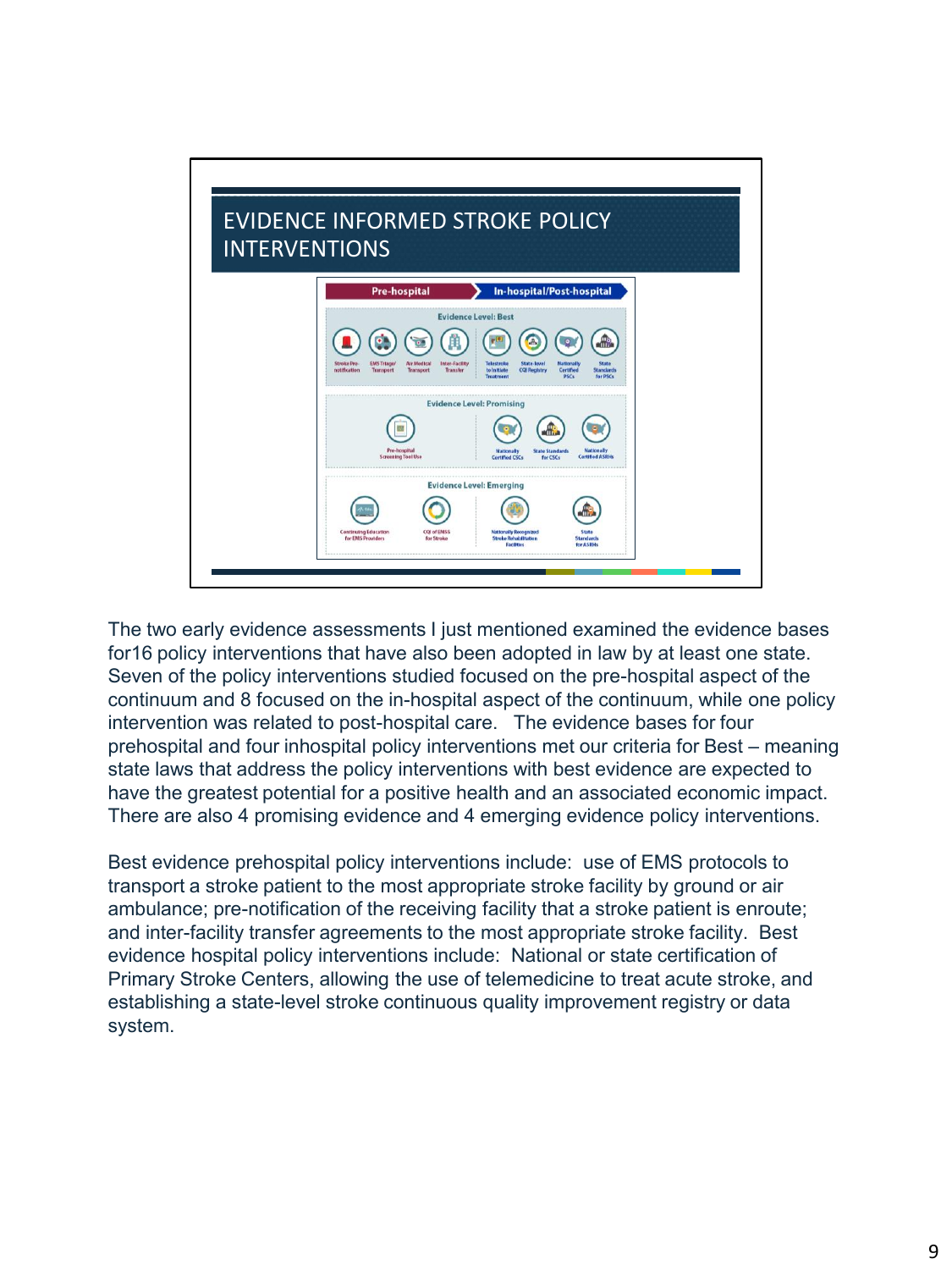

We applied a rigorous policy surveillance method to determine if stroke systems of care laws reflect the evidence bases and expert recommendations for policies to improve stroke outcomes. First, we reviewed and documented summaries for all 50 state and Washington DC statutes, legislation, and regulations pertaining to stroke systems of care, with close attention to the 16 evidence-informed policy interventions. Once we understood how these policy interventions were being addressed in law, we developed a stroke law coding protocol with a set of variables intended to align the content of state law with the 16 stroke PEAR policy interventions. We also wanted to contextualize the way states are addressing stroke systems of care, so we included additional variables that help explain the legal infrastructure pertaining to how states are implementing their systems of care, such as by engaging a task force, or adopting a regional versus statewide approach. We used the legal search engine, WestLawNext to retrieve statutes and regulations and uncodified legislation in effect on January 1st, 2018 for the 50 states and the District of Columbia. We also reviewed state websites as needed to ensure we had captured the most current law. Two JD/MPH staff retrieved and coded laws independently and reconciled the results. They coded laws that clearly addressed stroke for each policy intervention. In addition, laws were coded according to the level of authorization in case we needed to distinguish between states that mandate a particular policy intervention versus authorize it.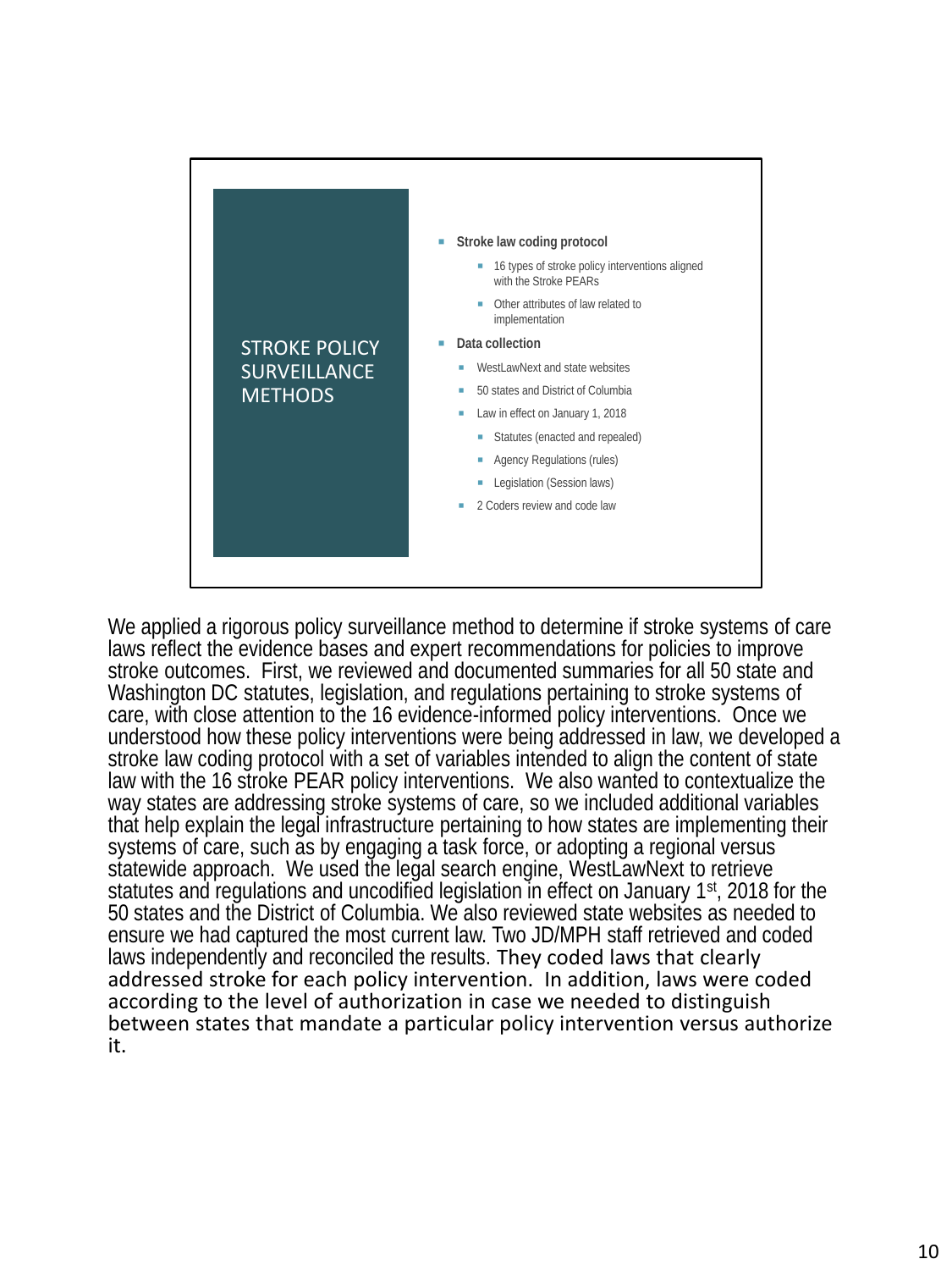| <b>FINDINGS: NUMBER OF STATES WITH RELEVANT LAW</b><br>AS OF JANUARY 1, 2018<br>Stroke systems of care legal authorities and organizational framework |     |    |  |  |
|-------------------------------------------------------------------------------------------------------------------------------------------------------|-----|----|--|--|
|                                                                                                                                                       |     |    |  |  |
| Stroke System of Care Task Force (Task forces)                                                                                                        | N/A | 20 |  |  |
| State Agency Rule-Making Authority (Regulatory bodies)                                                                                                | N/A | 28 |  |  |
| Statewide System of Care (Statewide approach)                                                                                                         | N/A | 30 |  |  |
| Regional System of Care (Regional approach)                                                                                                           | N/A | 18 |  |  |

Thank you, Siobhan.

I am going to present some of our findings, but I hope our listeners will access the journal article on the JPHMP website for more detail. This table shows the number of states with relevant stroke laws as of January 1, 2018. We found that 39 states addressed 1 or more aspects of prehospital or in-hospital stroke care in law. Only one state addressed the post hospital policy intervention so we did not include post hospital care in our analysis. With respect to the legal authorities and organizational framework affecting the implementation of stroke systems of care policies, 20 states had a stroke task force law, 28 states delegated rule-making authority to one or more state agencies (such as the Department of Public Health), 7 of the 28 required the agency to adopt rules to implement the law. Thirty states established a state-level approach to stroke care coordination and 18 states established a regional or local decentralized approach.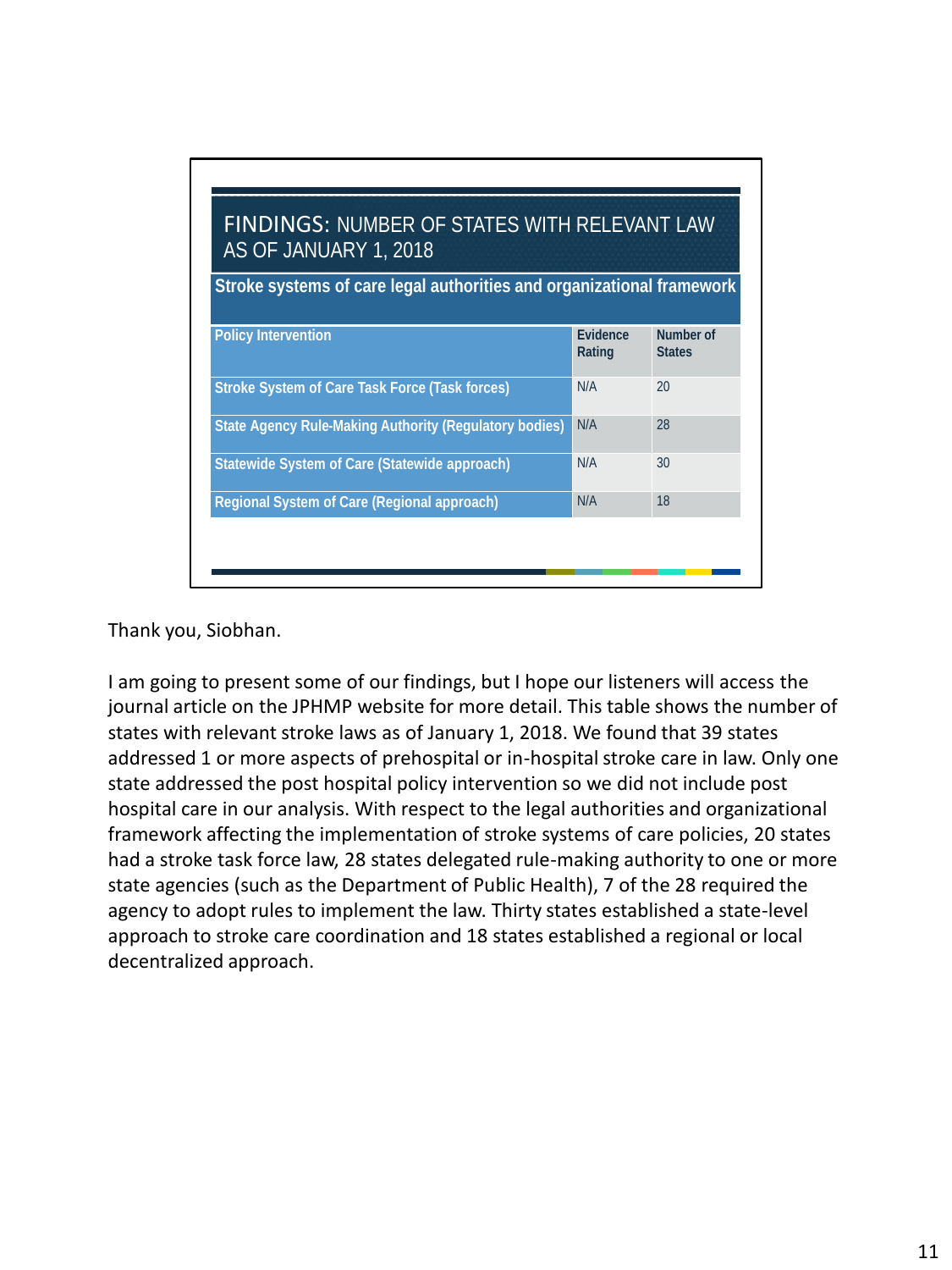| FINDINGS: NUMBER OF STATES WITH RELEVANT LAW AS<br>OF JANUARY 1, 2018<br>Pre-hospital care policy interventions by evidence rating |                   |    |  |
|------------------------------------------------------------------------------------------------------------------------------------|-------------------|----|--|
|                                                                                                                                    |                   |    |  |
| EMS Triage and Ground Transport to Most Appropriate<br><b>Stroke Facility</b>                                                      | <b>Best</b>       | 20 |  |
| Inter-Facility Transfer to Most Appropriate Stroke Facility                                                                        | <b>Best</b>       | 18 |  |
| Standardized Stroke Screening Tool Use by EMS Providers                                                                            | Promising Quality | 13 |  |
| Continuing Education on Stroke for EMS Providers                                                                                   | Emerging          | 11 |  |
| Continuous Quality Improvement of EMSS for Stroke                                                                                  | Emerging          | 11 |  |
| Stroke Pre-notification of Receiving Facility by EMS<br>Providers                                                                  | <b>Best</b>       | 6  |  |
| Air Medical Triage and Transport to Most Appropriate Stroke<br>Facility                                                            | <b>Best</b>       | 3  |  |
| Any pre-hospital evidence-supported law                                                                                            |                   | 30 |  |

This table shows the number of states with prehospital policy interventions. In total, 30 states' law addressed at least one of the 7 prehospital policy interventions. Twenty states' law authorized or required EMS providers to use ground triage and transport protocols to transfer patients to the most appropriate stroke facility; 14 of the 20 state law mandated it. Eighteen states' law authorized or required all or some stroke centers to enter into inter-facility transfer agreements to transfer a patient to a higher-level stroke center. Thirteen states' law authorized the use of a standardized or validated stroke screening tool to evaluate a patient, a promising quality policy intervention. Four policy interventions met the best evidence criteria: two were the most common interventions and two were the least common interventions.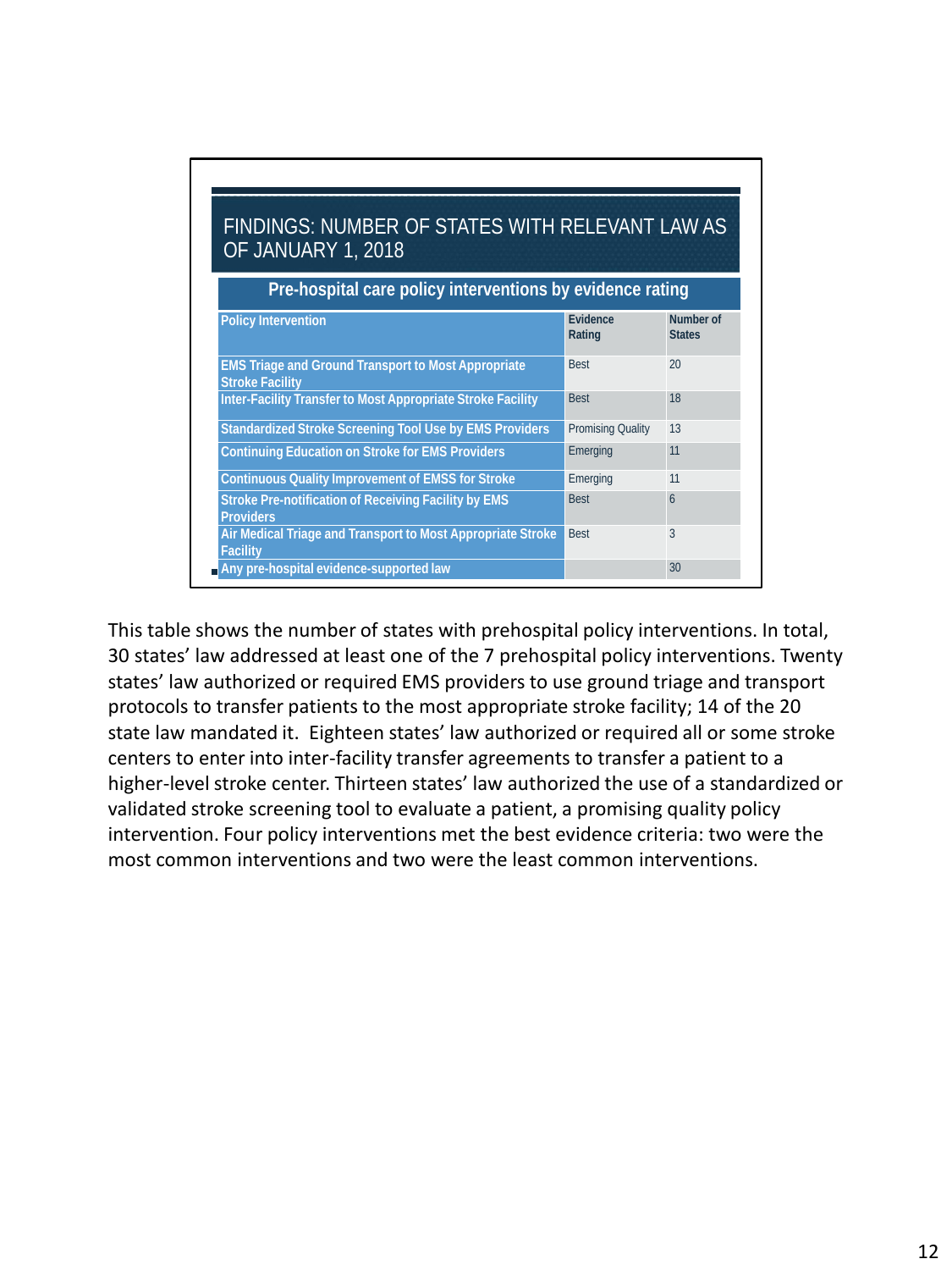| FINDINGS: NUMBER OF STATES WITH RELEVANT LAW AS<br>OF JANUARY 1, 2018<br>In-hospital care policy interventions by evidence rating |                   |    |  |  |                              |                    |                            |
|-----------------------------------------------------------------------------------------------------------------------------------|-------------------|----|--|--|------------------------------|--------------------|----------------------------|
|                                                                                                                                   |                   |    |  |  | Policy Intervention          | Evidence<br>Rating | Number of<br><b>States</b> |
|                                                                                                                                   |                   |    |  |  | Primary Stroke Centers (PSC) |                    |                            |
| Nationally Certified PSC                                                                                                          | <b>Best</b>       | 32 |  |  |                              |                    |                            |
| <b>State Standards for PSC</b>                                                                                                    | <b>Best</b>       | 5  |  |  |                              |                    |                            |
| Comprehensive Stroke Centers (CSC)                                                                                                |                   |    |  |  |                              |                    |                            |
| Nationally Certified CSC                                                                                                          | Promising Quality | 30 |  |  |                              |                    |                            |
| <b>State Standards for CSCs</b>                                                                                                   | Promising Quality | 5  |  |  |                              |                    |                            |
| Acute Stroke Ready Hospitals (ASRH)                                                                                               |                   |    |  |  |                              |                    |                            |
| <b>Nationally Certified ASRH</b>                                                                                                  | Promising Quality | 22 |  |  |                              |                    |                            |
| <b>State Standards for ASRHs</b>                                                                                                  | Emerging          | 8  |  |  |                              |                    |                            |
| Telemedicine to Initiate Treatment On-site                                                                                        | <b>Best</b>       | 10 |  |  |                              |                    |                            |
| State-level Continuous Quality Improvement Registry                                                                               | <b>Best</b>       | 15 |  |  |                              |                    |                            |
| Any in-hospital evidence-supported law                                                                                            |                   | 36 |  |  |                              |                    |                            |

This slide shows the number of states with in-hospital policy interventions. Thirty-six states' law addressed at least one in-hospital policy intervention. A total of 33 states recognized PSCs, either through national certification (32 states) and/or state certification standard (5 states). Thirty-one states' law recognized certified CSCs; 30 recognized CSCs certified by a national certification body and 5 recognized state accreditation. Twenty-five states' law recognized certified ASRHs. The use of telemedicine for acute stroke treatment is supported by best evidence. Ten states authorized the use of telemedicine. Twenty-four states' law authorized stroke centers to participate in a continuous quality improvement (CQI) program that includes a state-level stroke data system. However, only 15 of these states requested stroke centers to report (voluntarily or as required) stroke CQI data into a statewide data system to track nationally recognized stroke performance metrics, which is supported by best evidence.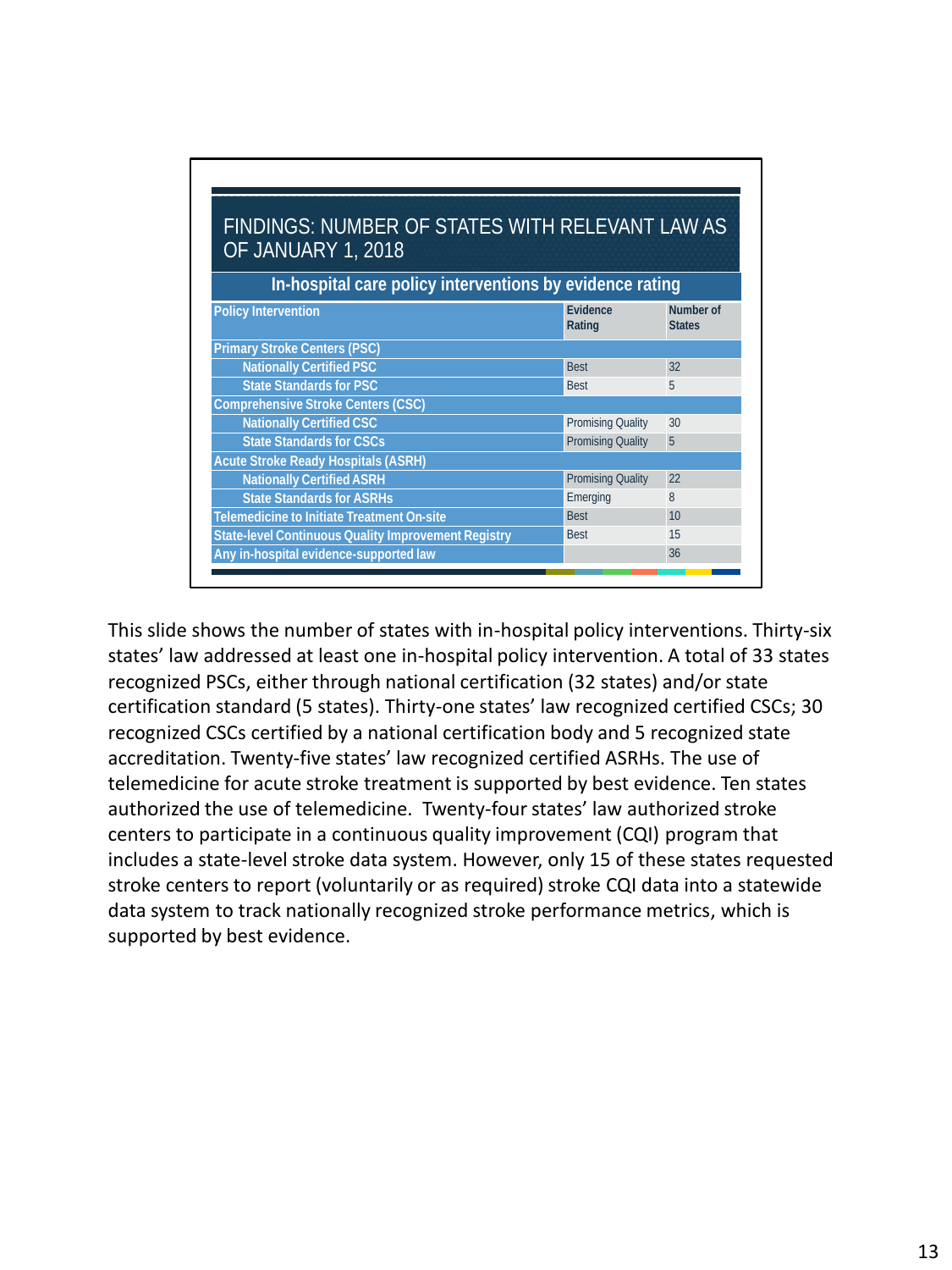

This slide shows the geographic distribution of states that established a tiered approach for acute stroke treatment in law. Thirty-six states required or authorized hospitals to be recognized or designated as a stroke center. They appear less concentrated across the east north central census division. The 25 states shaded in dark blue recognized all three levels of stroke centers. Six states recognized PSCs and CSCs, and two states were found to recognize only PSCs. The icons on the map (yellow square, green triangle and red circle) indicate states with ASRH, CSC and PSC state designation criteria that hospitals could meet instead of a national certification (a total of 9 states). In addition, 10 states recognized other stroke center designations, such as thrombectomy-capable centers and 4 states recognized out-ofstate stroke centers.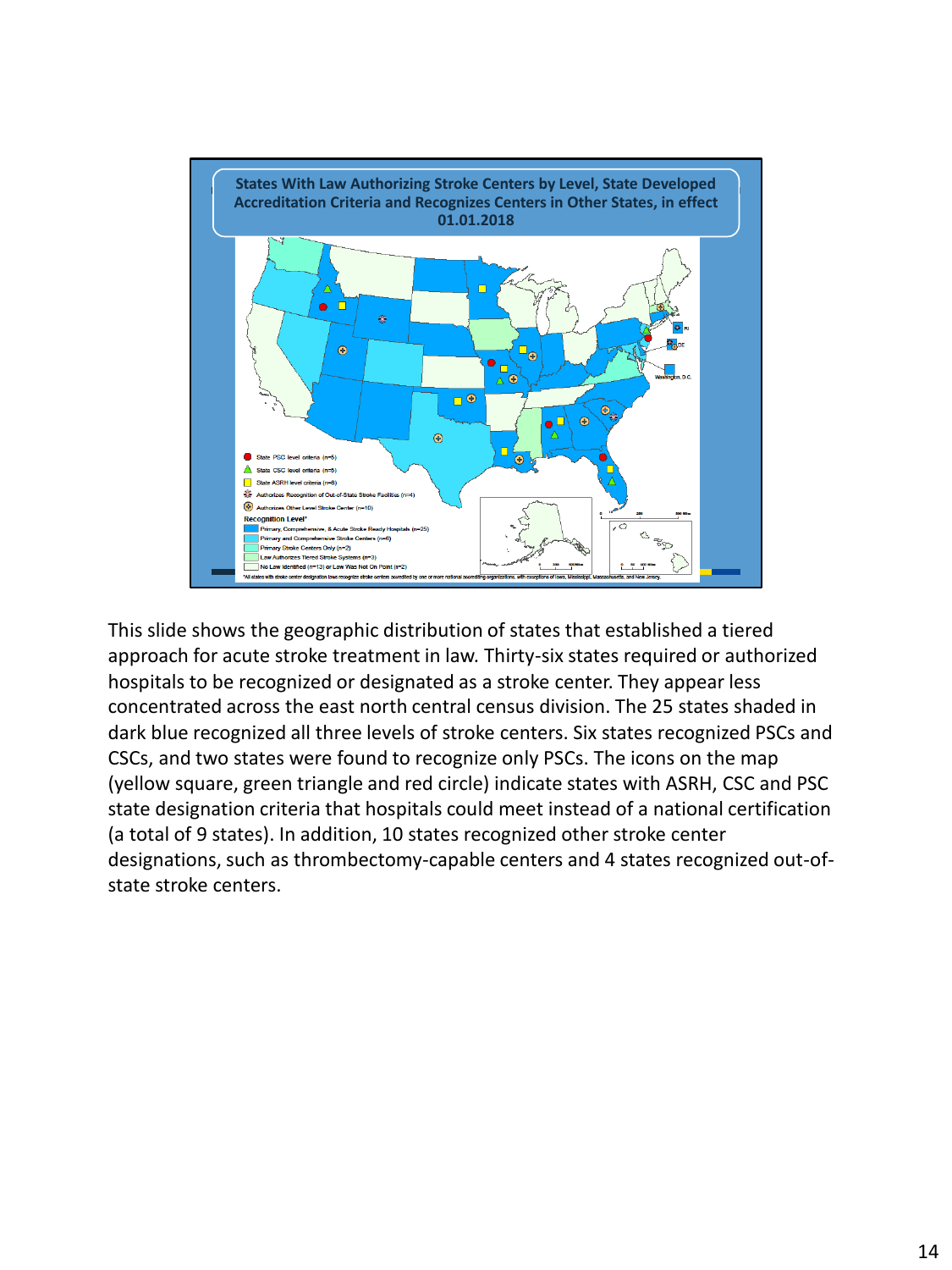

We found that certain combinations of pre-hospital and in-hospital policy interventions were more prevalent than other combinations. This slide shows an overlay of states with each type of stroke center certification law with the three most common prehospital policy interventions: EMS prenotification of the receiving hospital; ground ambulance stroke triage and transport to the most appropriate stroke center; and interfacility transfer of stroke patients to a higher-level stroke center. These three prehospital interventions have been shown to reduce the time to stroke treatment. Of the 25 states shaded in dark blue that recognized all three tiers of stroke centers, 6 states' law authorized these three prehospital policy interventions. One state (Virginia) also authorized these three prehospital interventions although it recognized only PSCs. Eleven states addressed two of these prehospital interventions – of these, 10 recognized all three stroke centers (Texas did not recognize ASRHs). Seven states' law authorized only one of these prehospital policy interventions- of these 5 states recognized all three stroke centers (New Jersey and Maryland recognized PSCs and CSCs).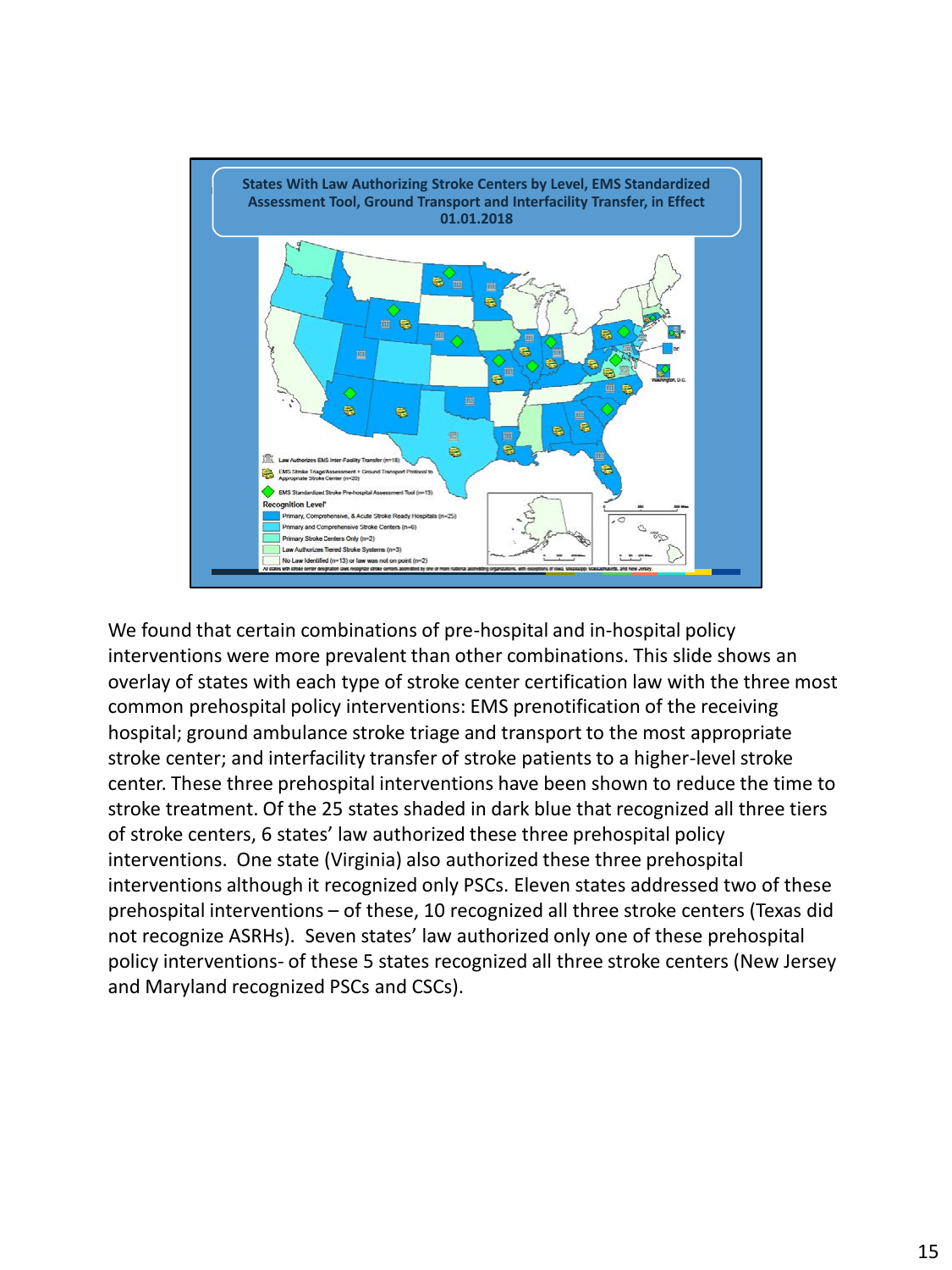

This map shows the geographic variation in the adoption of the 15 policy interventions (the 7 prehospital and 8 in-hospital evidence informed laws). These data can be found in the Supplemental Digital Content excel spreadsheet that lists the number of evidence informed policy interventions for each state. States with darker shading adopted more evidence-informed policy interventions. There are 4 states with 10 or more policy interventions: 15 in Missouri, 11 in Alabama, 10 in Florida and Idaho. The median is 4 policy interventions for all states. As a reminder, we coded laws that clearly addressed stroke for each policy intervention. We recognize that many states' EMS trauma and hospital specialty care laws and policies may encompass stroke care without expressly mentioning stroke and that some states leave it up to local EMS authorities to develop and implement stroke center networks and protocols, which are limitations of our study.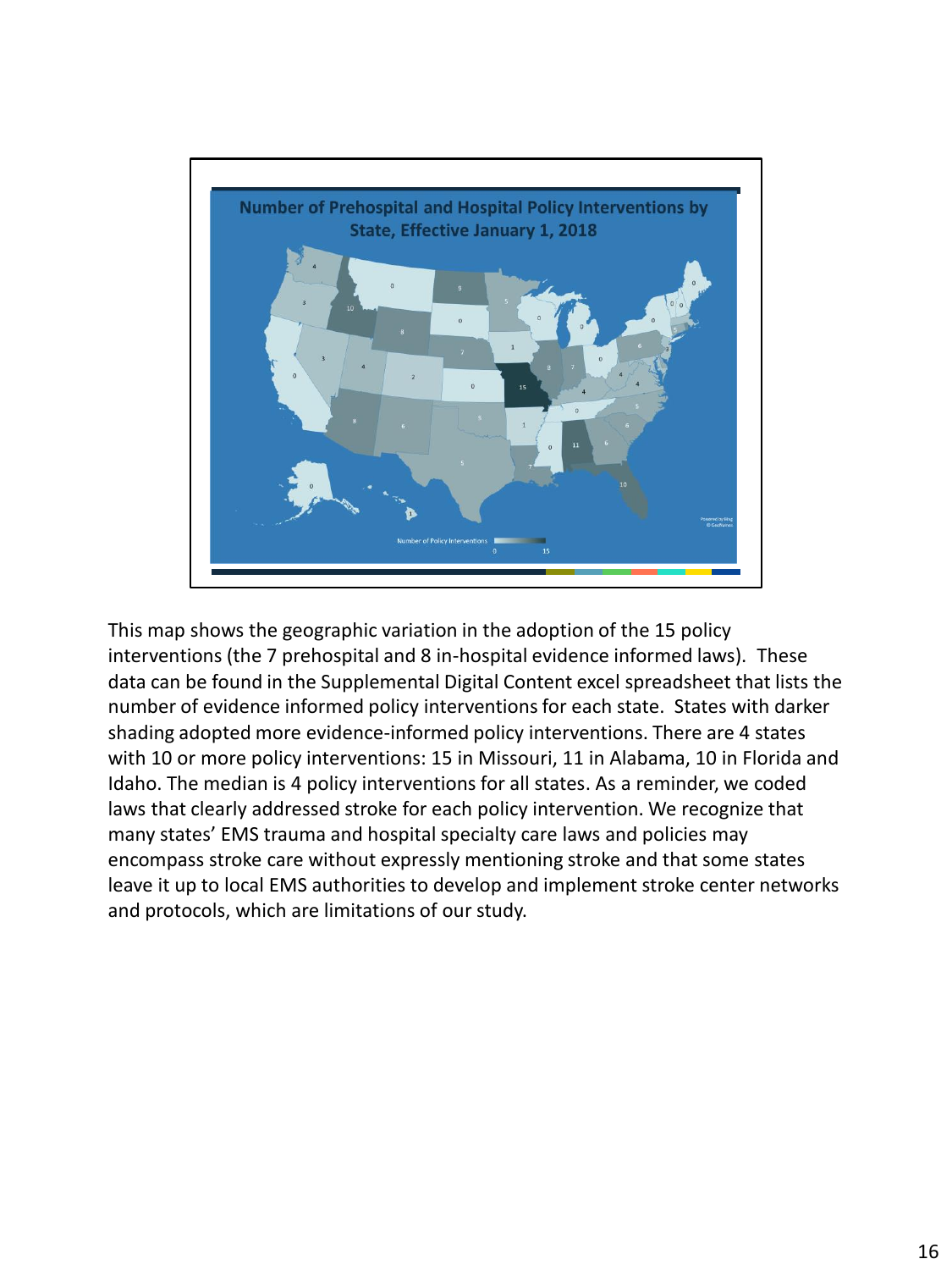# IMPLICATIONS

- Many states' law recognize the need for hospitals to be stroke certified.
- States recognizing the 3 levels of stroke centers were more likely to have multiple pre-hospital policy interventions than states with fewer levels.
- Continuous quality improvement stroke laws were more common for hospital than prehospital aspects of the continuum.
- Better understanding of local and regional EMS systems is needed to address the gaps in prehospital policy interventions.

Given that stroke systems of care policies and stroke center certification have been supported by national stroke organizations for over a decade, it is encouraging to see that a majority of US states (39 states) have enacted law that expressly addresses aspects of the stroke continuum of care. Almost 70% of states already recognize at least one level of specialty stroke care through legislation, regulation or both. Half of the states and DC recognized the 3 levels of nationally certified or state certified stroke centers supported by best and promising evidence. States that recognized 3 levels of stroke centers were also more likely to have multiple pre-hospital policy interventions than states with fewer levels. We also found that continuous quality improvement stroke laws more commonly addressed hospital reporting into a CQI registry than prehospital aspects of the continuum. This suggests policy makers are more attentive to evidence-based interventions for in-hospital stroke care than prehospital stroke care. To gain a better understanding of the gaps in the prehospital aspect of the continuum of care, more research into the ways EMS is regulated at the local and regional level is needed.

Now, I'll turn it over to **Siobhan** to discuss our next steps.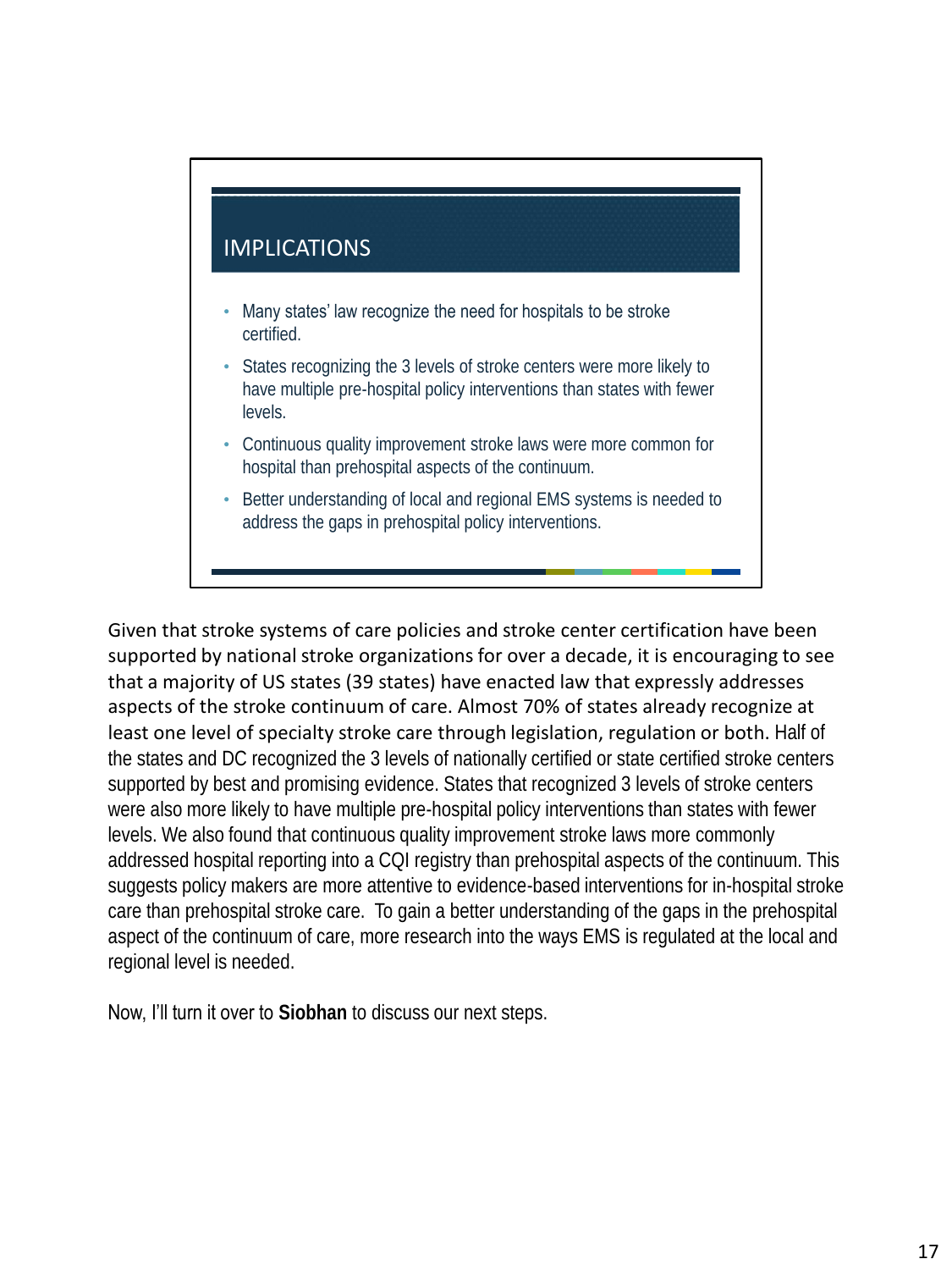

We are using the results of this study as a springboard for several other studies. We have expanded the analysis retrospectively through 2002. We are analyzing this longitudinal dataset to look at temporal and geographic trends in changes in state stroke law. We are also updating the dataset through 2020 and have added a few new variables, particularly related to thrombectomy capable stroke centers and stroke severity assessment.

We commissioned a qualitative case study examining facilitators, barriers and lessons learned from six states that recognize at least three tiers of stroke centers and had implemented prehospital stroke laws. This study is wrapping up.

It became apparent from preliminary findings from the case study and our policy surveillance work that we need to understand how prehospital care is regulated at the local level through home rule authority and how local EMS agencies and fire departments are funded. We have started to examine state laws establishing local home rule and how local jurisdictions are using home rule to regulate and fund EMS.

Lastly, we are working with ICF Macro to conduct a policy rating using our 50 state and DC longitudinal stroke policy surveillance data that will be linked to national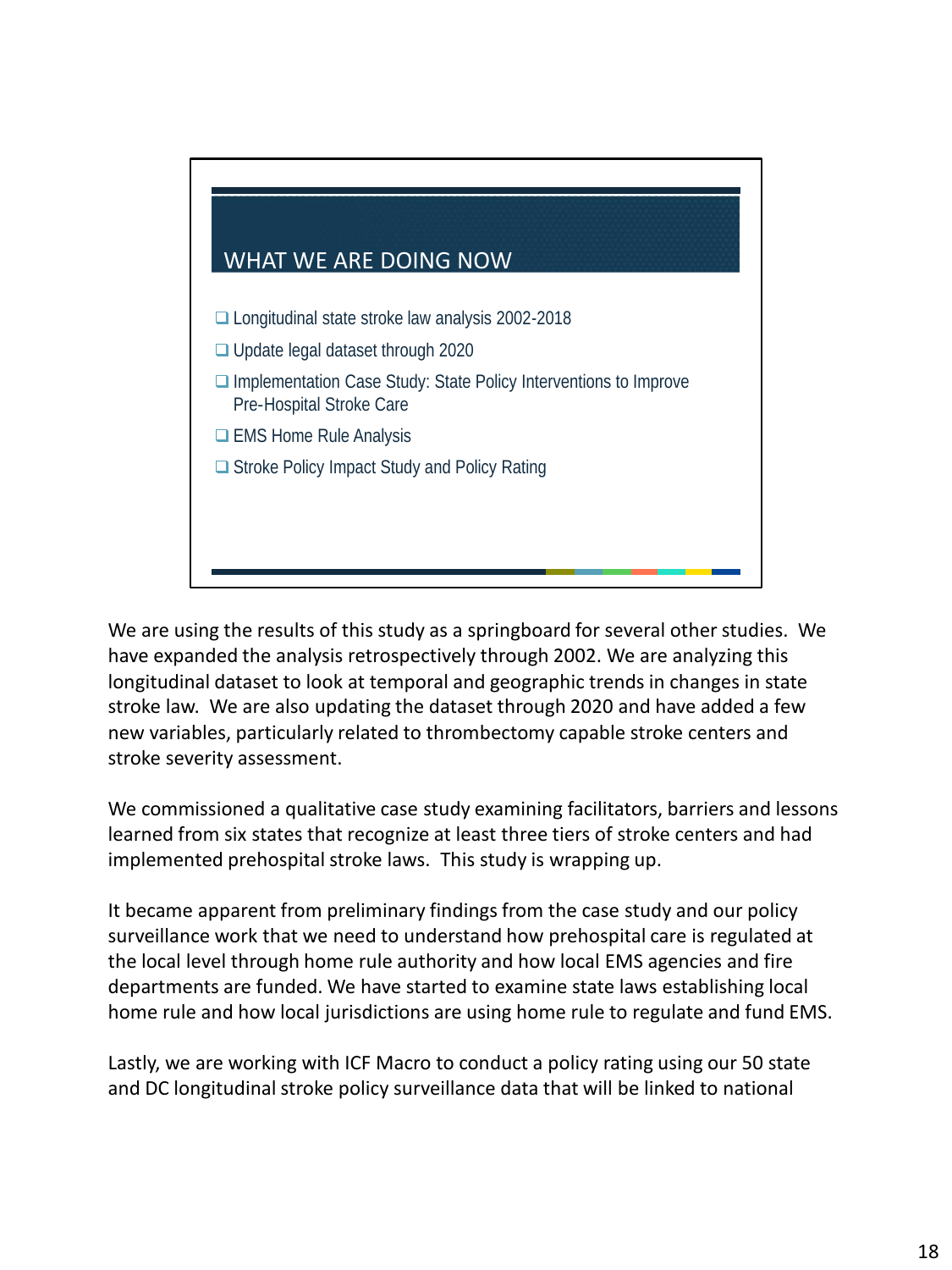health outcome and economic datasets to see which attributes of stroke laws are associated with improved stroke outcomes. This study will also include a deeper dive into stroke systems of care in 9 states.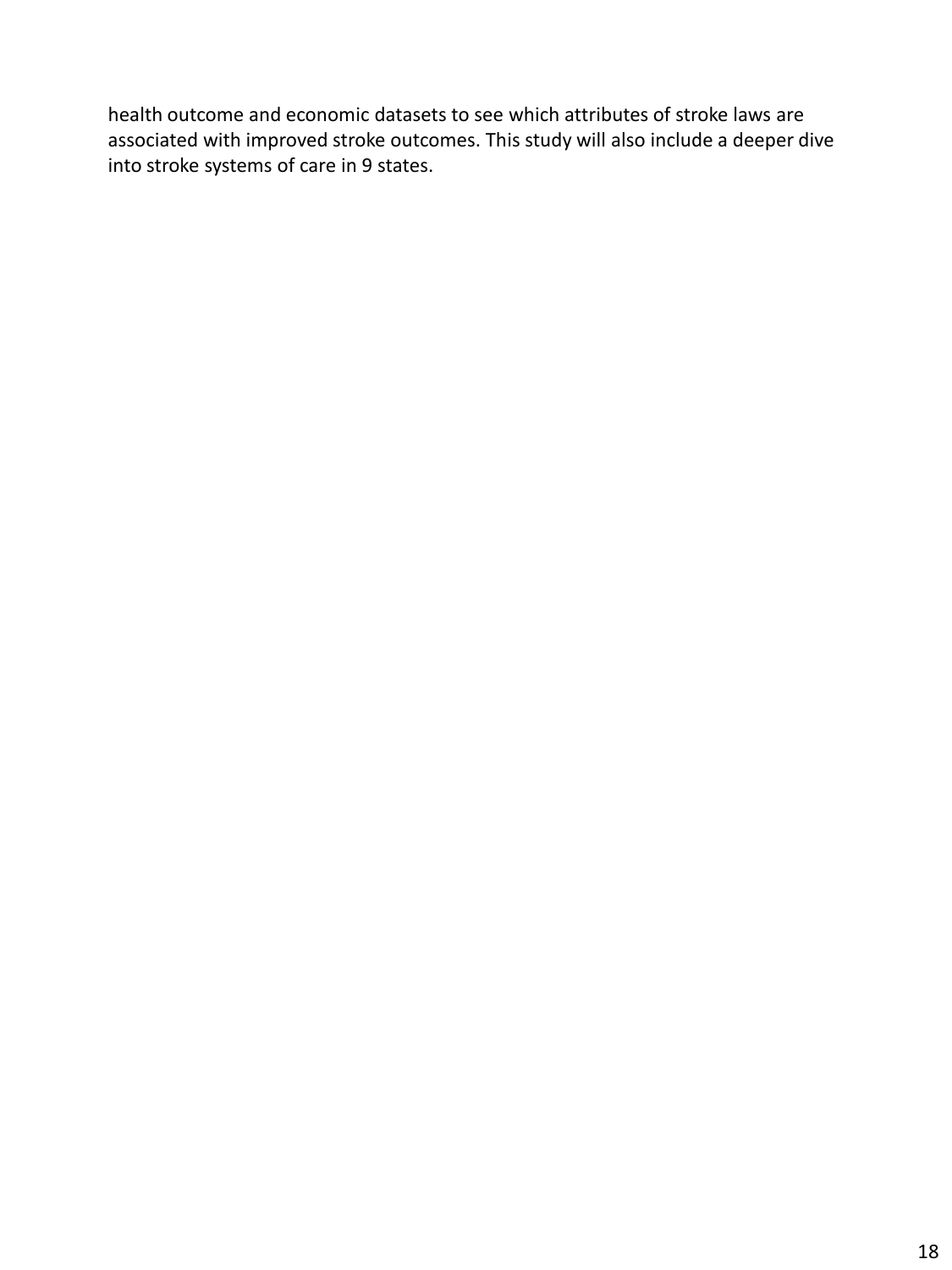

Thank you everyone for your input during the discussion phase, it sounds like there are emerging topics to explore, and continual support to improve stroke systems of care through law.

MODERATOR:

At this time, we'll take questions but first we'll check to see if any questions have come in through the Q&A box.

### **\*If we have questions ask the questions posed by the attendees to the presenter\***

**\*If we do not have questions, proceed with the script below**\*

Since it appears that we have no questions at this time from the audience, we have some questions that we wanted to ask that might be insightful to our participants.

### Questions:

Question 1: I represent a state that passed a law establishing a stroke task force and my health department has implemented their recommendations through a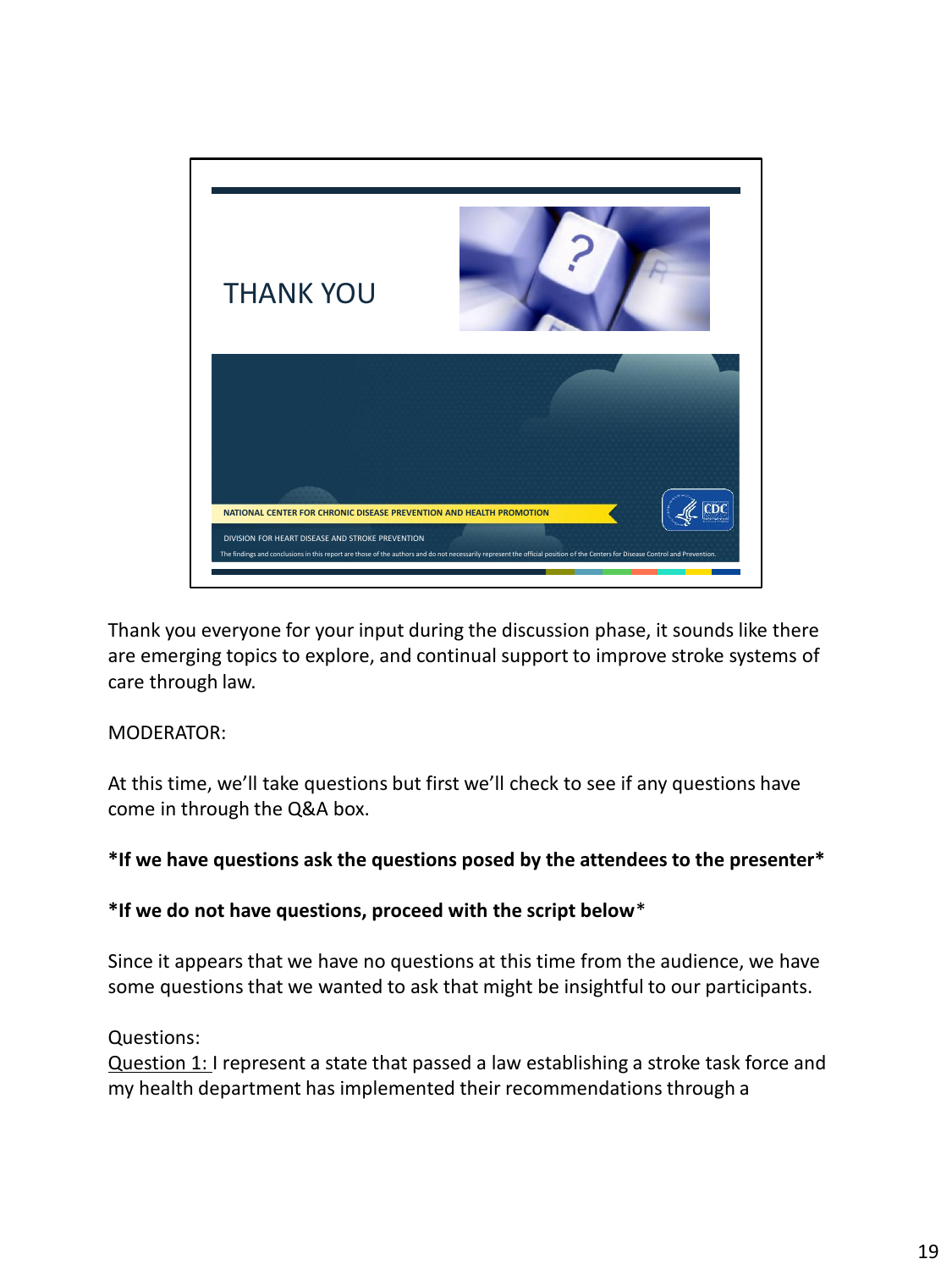programmatic approach instead of amending the legislation or adopting regulations. How do you account for states like mine with more programmatic approaches to improving stroke outcomes?

Answer: This is an important issue for us as we try to understand the role of law in improving stroke outcomes. We are using legal epidemiology principles to test our hypotheses that state stroke laws will have positive impacts on stroke performance measures and outcomes. Our impact study should help us identify the types or combinations of policy interventions that need to be in place for state law to positively impact the stroke system of care for all populations across the state. We will need to control for the variations in programmatic activity for those states that did not pass a stroke systems of care law.

Question 2: You stated in the presentation that only one state addressed post hospital policy intervention. Which state and what policy was addressed.

Answer: **Colorado** is the state that addresses the QuIC posthospital policy intervention. A Colorado law requires that rehabilitation facilities are certified by CMS. National standards and certification for stroke rehabilitation facilities is supported by emerging evidence base. There were other states addressing posthospital intervention, but Colorado is the only state that directly regulated rehabilitation facilities.